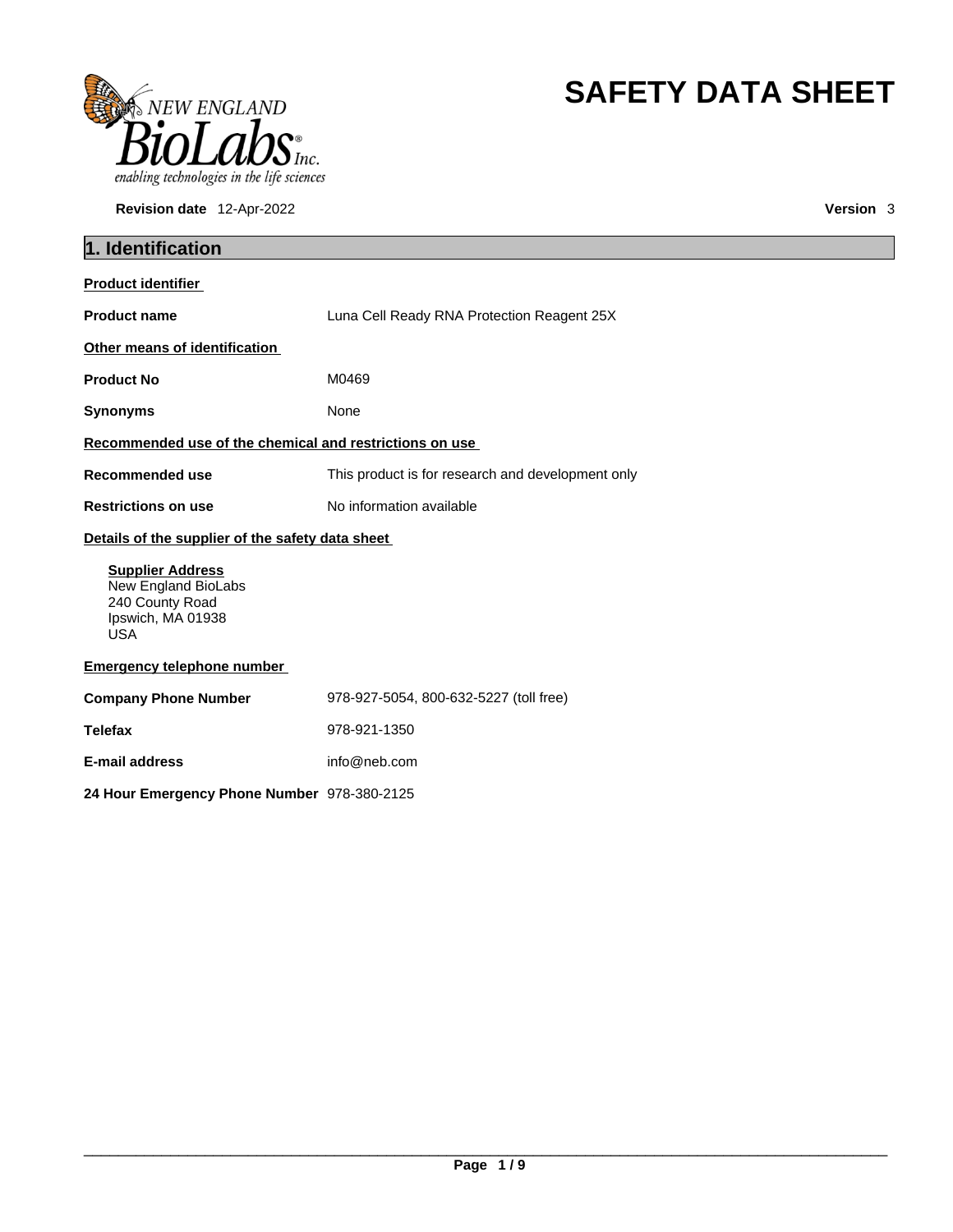### **2. Hazard(s) identification**

#### **Classification**

This product is not considered hazardous by either the US 2012 OSHA Hazard Communication Standard (29 CFR 1910.1200) or the Canadian Workplace Hazardous Material Information System (WHMIS 2015)

#### **Emergency Overview**

The product contains no substances which at their given concentration, are considered to be hazardous to health.

**Appearance Clear <b>Physical state** Liquid

**Odor** None

#### **Label elements**

#### **Hazard statements**

This product is not considered hazardous by either the US 2012 OSHA Hazard Communication Standard (29 CFR 1910.1200) or the Canadian Workplace Hazardous Material Information System (WHMIS 2015)

### **Other information**

No information available.

## **3. Composition/information on ingredients**

#### **Substance**

Not applicable.

#### **Mixture**

| Chemical name | CAS No  | Weight-%  | <b>Hazardous Material</b><br><b>Information Review</b><br>(HMIRA registry #) | Date HMIRA filed and<br>date exemption<br>Act registry number   granted (if applicable) |  |
|---------------|---------|-----------|------------------------------------------------------------------------------|-----------------------------------------------------------------------------------------|--|
| Glvcerol      | 56-81-5 | $30 - 60$ |                                                                              |                                                                                         |  |

### **4. First-aid measures**

#### **Description of first aid measures**

| <b>Inhalation</b>                                           | Remove to fresh air.                                                                                                    |
|-------------------------------------------------------------|-------------------------------------------------------------------------------------------------------------------------|
| Eye contact                                                 | Rinse thoroughly with plenty of water for at least 15 minutes, lifting lower and upper eyelids.<br>Consult a physician. |
| <b>Skin contact</b>                                         | Wash skin with soap and water.                                                                                          |
| Ingestion                                                   | Rinse mouth.                                                                                                            |
| Most important symptoms and effects, both acute and delayed |                                                                                                                         |

**Symptoms** No information available.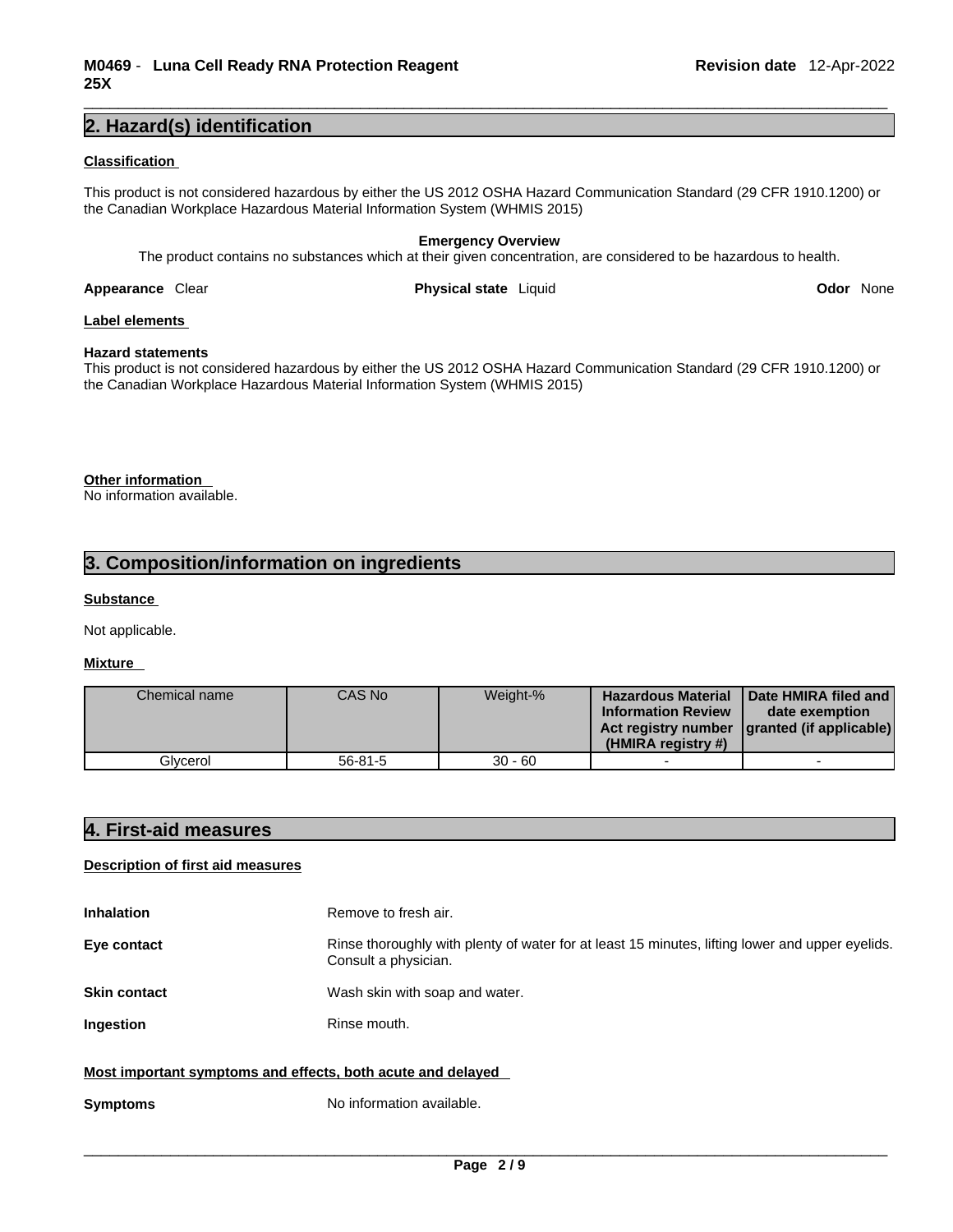#### **Indication of any immediate medical attention and special treatment needed**

**Note to physicians** Treat symptomatically.

## **5. Fire-fighting measures**

| <b>Suitable Extinguishing Media</b>                                                                       | Use extinguishing measures that are appropriate to local circumstances and the<br>surrounding environment.                            |
|-----------------------------------------------------------------------------------------------------------|---------------------------------------------------------------------------------------------------------------------------------------|
| <b>Large Fire</b>                                                                                         | CAUTION: Use of water spray when fighting fire may be inefficient.                                                                    |
| Unsuitable extinguishing media                                                                            | Do not scatter spilled material with high pressure water streams.                                                                     |
| Specific hazards arising from the<br>chemical                                                             | No information available.                                                                                                             |
| <b>Explosion data</b><br><b>Sensitivity to mechanical impact None.</b><br>Sensitivity to static discharge | None.                                                                                                                                 |
| Special protective equipment and<br>precautions for fire-fighters                                         | Firefighters should wear self-contained breathing apparatus and full firefighting turnout<br>gear. Use personal protection equipment. |

## **6. Accidental release measures**

#### **Personal precautions, protective equipment and emergency procedures**

**Personal precautions** Ensure adequate ventilation.

# **Methods and material for containment and cleaning up**

| <b>Methods for containment</b> | Prevent further leakage or spillage if safe to do so. |
|--------------------------------|-------------------------------------------------------|
| Methods for cleaning up        | Pick up and transfer to properly labeled containers.  |

## **7. Handling and storage Precautions for safe handling Advice on safe handling** Handle in accordance with good industrial hygiene and safety practice. **Conditions for safe storage, including any incompatibilities Storage Conditions** Keep containers tightly closed in a dry, cool and well-ventilated place.

## **8. Exposure controls/personal protection**

#### **Control parameters Exposure Limits**

| Chemical name | ACGIH TLV | OSHA F<br><b>PEL</b>                    | <b>NIOSH</b> |
|---------------|-----------|-----------------------------------------|--------------|
| Glvcerol      |           | TWA: $15 \text{ mg/m}^3$<br>mist, total |              |
| 56-81-5       |           | particulate                             |              |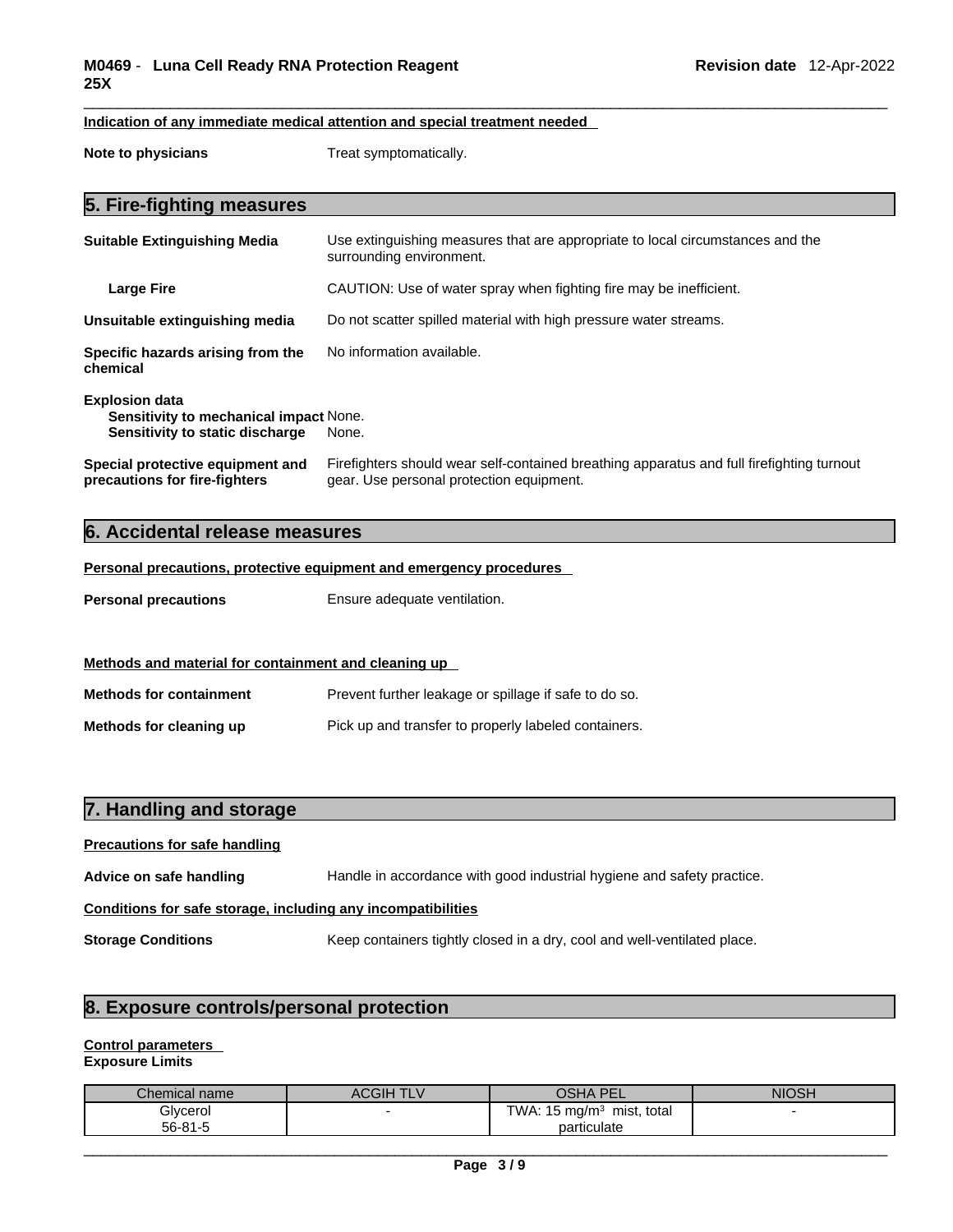|               |                          |                          | TWA: 5 mg/m <sup>3</sup> mist, respirable<br>fraction<br>(vacated) TWA: $10 \text{ mg/m}^3$<br>mist, total particulate<br>(vacated) TWA: 5 mg/m <sup>3</sup> mist,<br>respirable fraction |                          |
|---------------|--------------------------|--------------------------|-------------------------------------------------------------------------------------------------------------------------------------------------------------------------------------------|--------------------------|
| Chemical name | Alberta                  | <b>British Columbia</b>  | Ontario                                                                                                                                                                                   | Quebec                   |
| Glycerol      | TWA: $10 \text{ mg/m}^3$ | TWA: $10 \text{ mg/m}^3$ |                                                                                                                                                                                           | TWA: $10 \text{ mg/m}^3$ |
| $56 - 81 - 5$ |                          | TWA: $3 \text{ mg/m}^3$  |                                                                                                                                                                                           |                          |

#### **Appropriate engineering controls**

| <b>Engineering controls</b> | Showers              |  |
|-----------------------------|----------------------|--|
|                             | Eyewash stations     |  |
|                             | Ventilation systems. |  |

#### **Individual protection measures, such as personal protective equipment**

| <b>Eye/face protection</b>                                | No special protective equipment required.                                                                                          |
|-----------------------------------------------------------|------------------------------------------------------------------------------------------------------------------------------------|
| <b>Hand protection</b>                                    | No special protective equipment required.                                                                                          |
| Skin and body protection<br><b>Respiratory protection</b> | No special protective equipment required.<br>No protective equipment is needed under normal use conditions. If exposure limits are |
|                                                           | exceeded or irritation is experienced, ventilation and evacuation may be required.                                                 |
|                                                           |                                                                                                                                    |

**General hygiene considerations** Handle in accordance with good industrial hygiene and safety practice.

## **9. Physical and chemical properties**

#### **Information on basic physical and chemical properties**

| <b>Physical state</b>             | Liquid                   |                  |  |  |
|-----------------------------------|--------------------------|------------------|--|--|
| Appearance                        | Clear                    |                  |  |  |
| Color                             | No information available |                  |  |  |
| Odor                              | None                     |                  |  |  |
| <b>Odor threshold</b>             | No information available |                  |  |  |
| <b>Property</b>                   | Values                   | Remarks • Method |  |  |
| рH                                | 7.5                      |                  |  |  |
| Melting point / freezing point    | No data available        | None known       |  |  |
| Initial boiling point and boiling | No data available        | None known       |  |  |
| range                             |                          |                  |  |  |
| <b>Flash point</b>                | No data available        | None known       |  |  |
| <b>Evaporation rate</b>           | No data available        | None known       |  |  |
| Flammability (solid, gas)         | No data available        | None known       |  |  |
| <b>Flammability Limit in Air</b>  |                          | None known       |  |  |
| Upper flammability or explosive   | No data available        |                  |  |  |
| limits                            |                          |                  |  |  |
| Lower flammability or explosive   | No data available        |                  |  |  |
| limits                            |                          |                  |  |  |
| Vapor pressure                    | No data available        | None known       |  |  |
| Vapor density                     | No data available        | None known       |  |  |
| <b>Relative density</b>           | No data available        | None known       |  |  |
| <b>Water solubility</b>           | No data available        | None known       |  |  |
| Solubility(ies)                   | No data available        | None known       |  |  |
|                                   |                          |                  |  |  |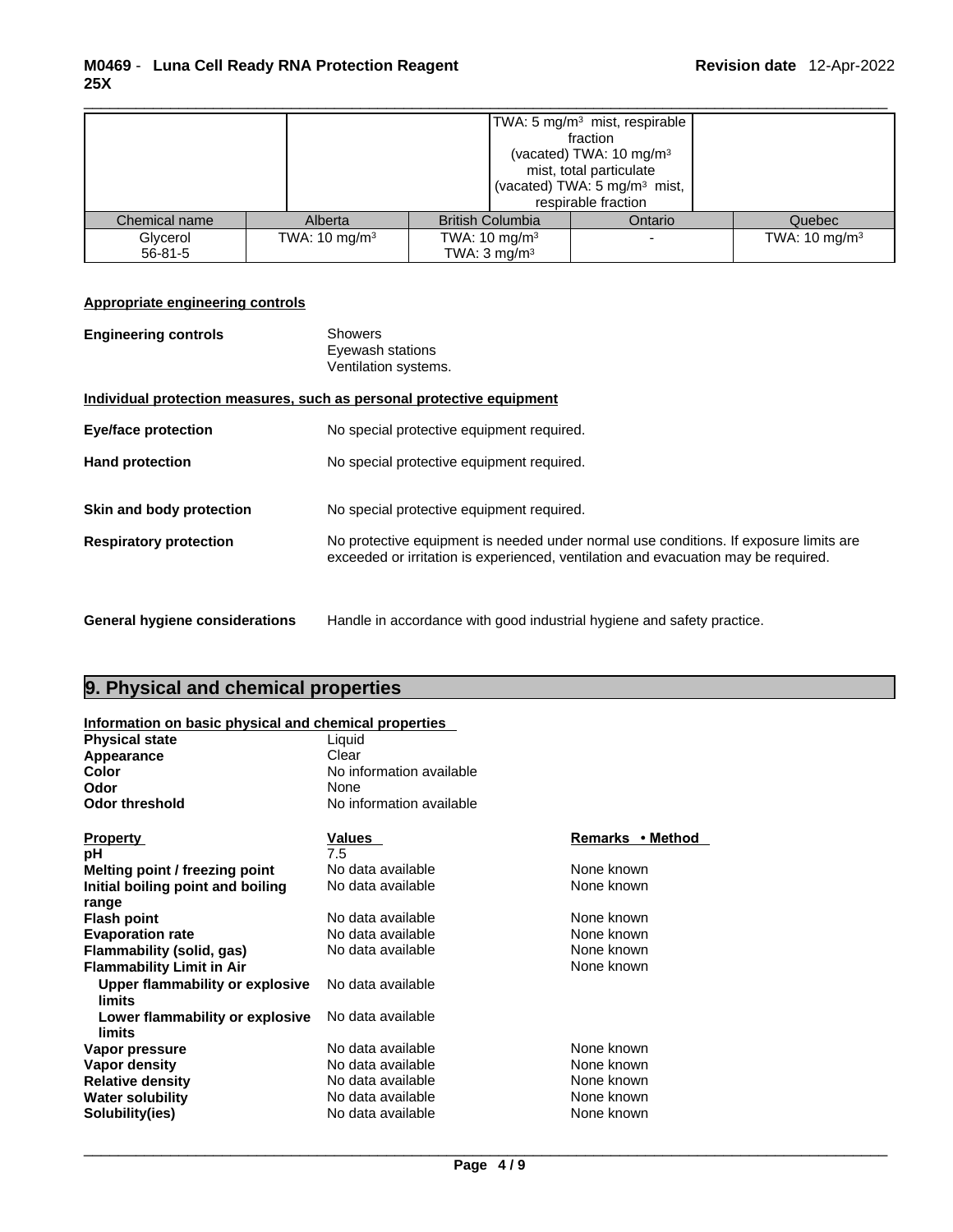| <b>Partition coefficient</b><br><b>Autoignition temperature</b><br><b>Decomposition temperature</b><br><b>Kinematic viscosity</b><br><b>Dynamic viscosity</b>                                                  | No data available<br>392.8 °C / 739 °F<br>No data available<br>No data available<br>No data available                                                                                            | None known<br>None known<br>None known<br>None known |
|----------------------------------------------------------------------------------------------------------------------------------------------------------------------------------------------------------------|--------------------------------------------------------------------------------------------------------------------------------------------------------------------------------------------------|------------------------------------------------------|
| <b>Other information</b><br><b>Explosive properties</b><br><b>Oxidizing properties</b><br>Softening point<br><b>Molecular weight</b><br><b>VOC Content (%)</b><br><b>Liquid Density</b><br><b>Bulk density</b> | No information available<br>No information available<br>No information available<br>No information available<br>No information available<br>No information available<br>No information available |                                                      |
| 10. Stability and reactivity                                                                                                                                                                                   |                                                                                                                                                                                                  |                                                      |
| <b>Reactivity</b>                                                                                                                                                                                              | No information available.                                                                                                                                                                        |                                                      |

| .                                                                       |                                                                            |
|-------------------------------------------------------------------------|----------------------------------------------------------------------------|
| <b>Chemical stability</b>                                               | Stable under normal conditions.                                            |
| <b>Possibility of hazardous reactions</b> None under normal processing. |                                                                            |
| <b>Conditions to avoid</b>                                              | None known based on information supplied.                                  |
| Incompatible materials                                                  | None known based on information supplied.                                  |
|                                                                         | Hazardous decomposition products None known based on information supplied. |

## **11. Toxicological information**

#### **Information on likely routes of exposure**

| <b>Inhalation</b>                                                 | Specific test data for the substance or mixture is not available.            |
|-------------------------------------------------------------------|------------------------------------------------------------------------------|
| Eye contact                                                       | Specific test data for the substance or mixture is not available.            |
| <b>Skin contact</b>                                               | Specific test data for the substance or mixture is not available.            |
| <b>Ingestion</b>                                                  | Specific test data for the substance or mixture is not available.            |
|                                                                   | Symptoms related to the physical, chemical and toxicological characteristics |
| Symptoms                                                          | No information available.                                                    |
| <b>Acute toxicity</b>                                             |                                                                              |
| <b>Numerical measures of toxicity</b><br>No information available |                                                                              |
|                                                                   | The following values are calculated based on chapter 3.1 of the GHS document |

| ATEmix (oral)          | 25,200.00 mg/kg |
|------------------------|-----------------|
| <b>ATEmix (dermal)</b> | 20,000.00 mg/kg |

#### **Component Information**

| Chemical name | Oral LD50                     | Dermal LD50       | <b>Inhalation LC50</b>     |
|---------------|-------------------------------|-------------------|----------------------------|
| Glycerol      | 12600 mg/kg<br>ิ Rat ,<br>$=$ | Rabbit<br>10 g/kg | ´ Rat ) 4 h<br>2.75 ma/L > |
| 56-81-5       |                               |                   |                            |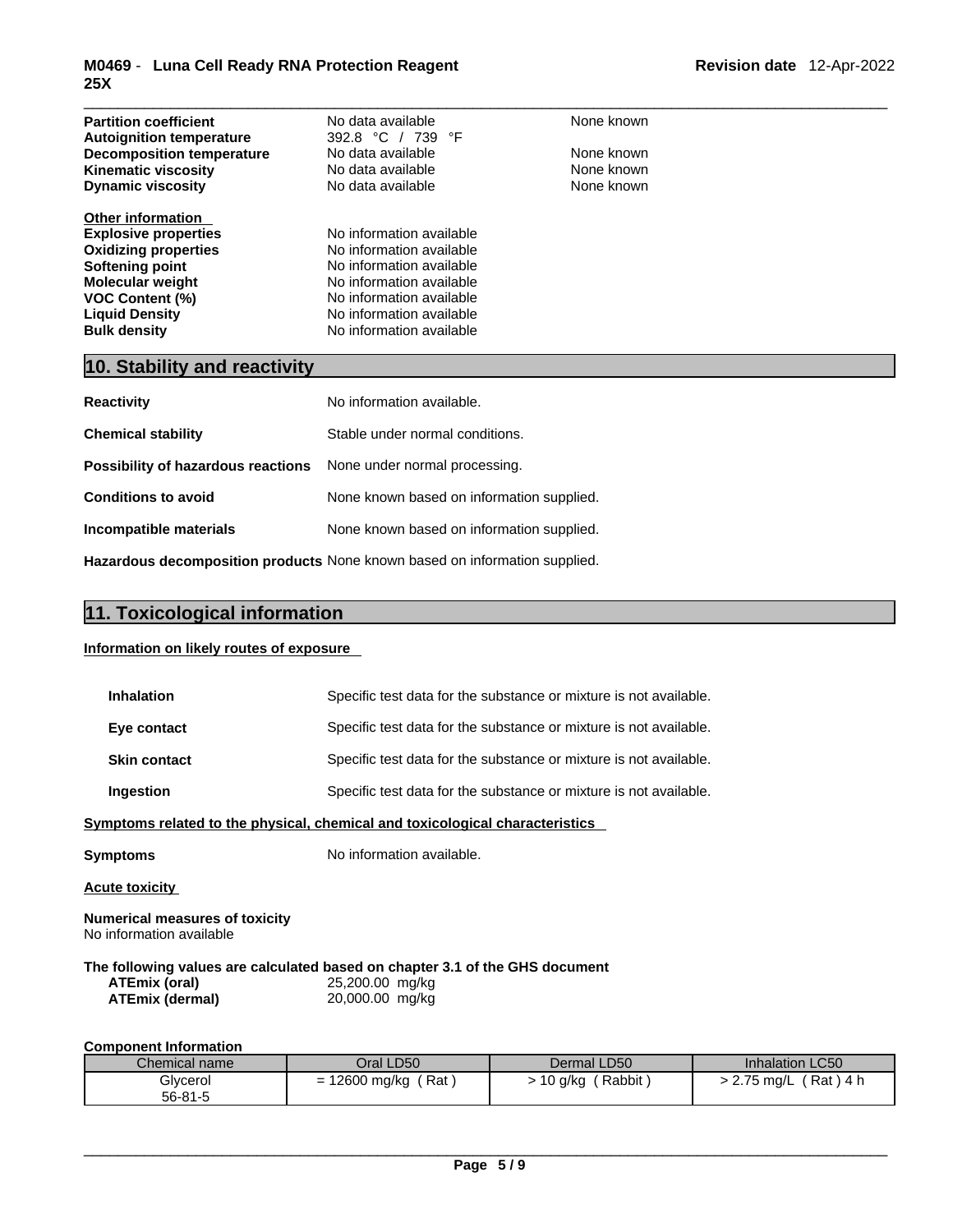| <b>Skin corrosion/irritation</b>  | No information available. |
|-----------------------------------|---------------------------|
| Serious eye damage/eye irritation | No information available. |
| Respiratory or skin sensitization | No information available. |
| Germ cell mutagenicity            | No information available. |
| Carcinogenicity                   | No information available. |
| <b>Reproductive toxicity</b>      | No information available. |
| <b>STOT - single exposure</b>     | No information available. |
| <b>STOT - repeated exposure</b>   | No information available. |
| <b>Aspiration hazard</b>          | No information available. |

**Delayed and immediate effects as well as chronic effects from short and long-term exposure**

## **12. Ecological information**

#### **Ecotoxicity**

| <b>Chemical name</b> | Algae/aguatic plants | Fish                     | Toxicitv to    | Crustacea |
|----------------------|----------------------|--------------------------|----------------|-----------|
|                      |                      |                          | microorganisms |           |
| Glycerol             |                      | 「LC50: 51-57mL/L (96h, 」 |                |           |
| $56 - 81 - 5$        |                      | Oncorhynchus mykiss)     |                |           |

**Persistence and degradability** No information available.

#### **Bioaccumulation**

#### **Component Information**

|                       | Chemical name             | <b>Partition coefficient</b> |
|-----------------------|---------------------------|------------------------------|
|                       | Glycerol<br>$56 - 81 - 5$ | $-1.75$                      |
| Mobility in soil      | No information available. |                              |
| Other adverse effects | No information available. |                              |

| 13. Disposal considerations |
|-----------------------------|
|-----------------------------|

### **Waste treatment methods**

| Waste from residues/unused    | Dispose of in accordance with local regulations. Dispose of waste in accordance with |
|-------------------------------|--------------------------------------------------------------------------------------|
| products                      | environmental legislation.                                                           |
| <b>Contaminated packaging</b> | Do not reuse empty containers.                                                       |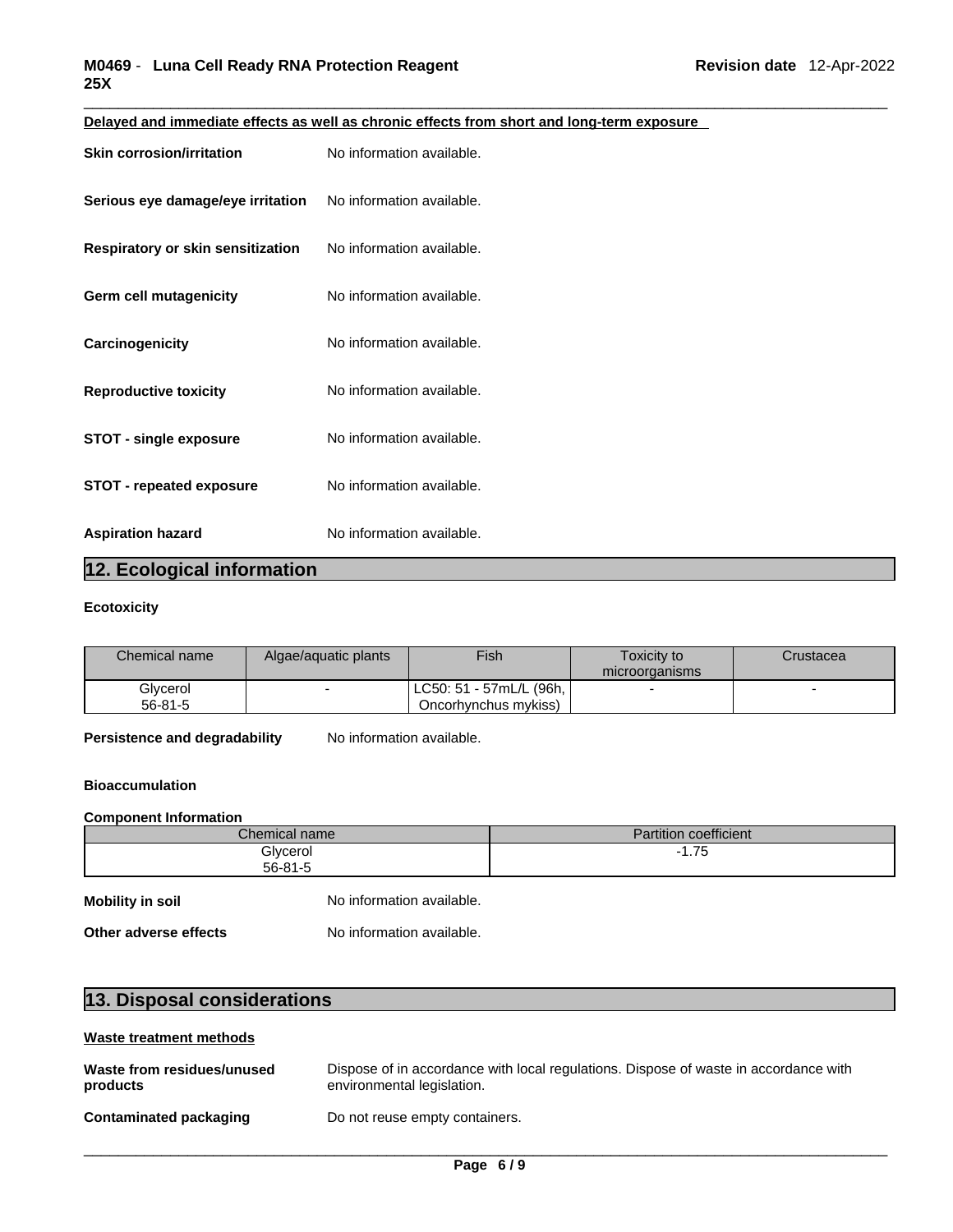## **14. Transport information**

| <b>DOT</b>  | Not regulated |
|-------------|---------------|
| <b>TDG</b>  | Not regulated |
| <b>MEX</b>  | Not regulated |
| ICAO (air)  | Not regulated |
| <b>IATA</b> | Not regulated |
| <b>IMDG</b> | Not regulated |
| <b>RID</b>  | Not regulated |
| <b>ADR</b>  | Not regulated |
| <b>ADN</b>  | Not regulated |

## **15. Regulatory information**

#### **Regulatory information**

#### **International Regulations**

**The Montreal Protocol on Substances that Deplete the Ozone Layer** Not applicable

**The Stockholm Convention on Persistent Organic Pollutants** Not applicable

**The Rotterdam Convention** Not applicable

#### **International Inventories**

**TSCA Contact supplier for inventory compliance status.** 

\*Contact supplier for details. One or more substances in this product are either not listed on the US TSCA inventory, listed on the confidential US TSCA inventory or are otherwise exempted from inventory listing requirements

| <b>DSL/NDSL</b><br><b>EINECS/ELINCS</b><br><b>ENCS</b> | Contact supplier for inventory compliance status.<br>Contact supplier for inventory compliance status.<br>Contact supplier for inventory compliance status. |
|--------------------------------------------------------|-------------------------------------------------------------------------------------------------------------------------------------------------------------|
| <b>IECSC</b>                                           | Contact supplier for inventory compliance status.                                                                                                           |
| <b>KECL</b>                                            | Contact supplier for inventory compliance status.                                                                                                           |
| <b>PICCS</b>                                           | Contact supplier for inventory compliance status.                                                                                                           |
| AIIC                                                   | Contact supplier for inventory compliance status.                                                                                                           |
| <b>NZIoC</b>                                           | Contact supplier for inventory compliance status.                                                                                                           |

 **Legend:** 

 **TSCA** - United States Toxic Substances Control Act Section 8(b) Inventory

 **DSL/NDSL** - Canadian Domestic Substances List/Non-Domestic Substances List

 **EINECS/ELINCS** - European Inventory of Existing Chemical Substances/European List of Notified Chemical Substances  **ENCS** - Japan Existing and New Chemical Substances

 **IECSC** - China Inventory of Existing Chemical Substances

 **KECL** - Korean Existing and Evaluated Chemical Substances

 **PICCS** - Philippines Inventory of Chemicals and Chemical Substances

 **AICS** - Australian Inventory of Chemical Substances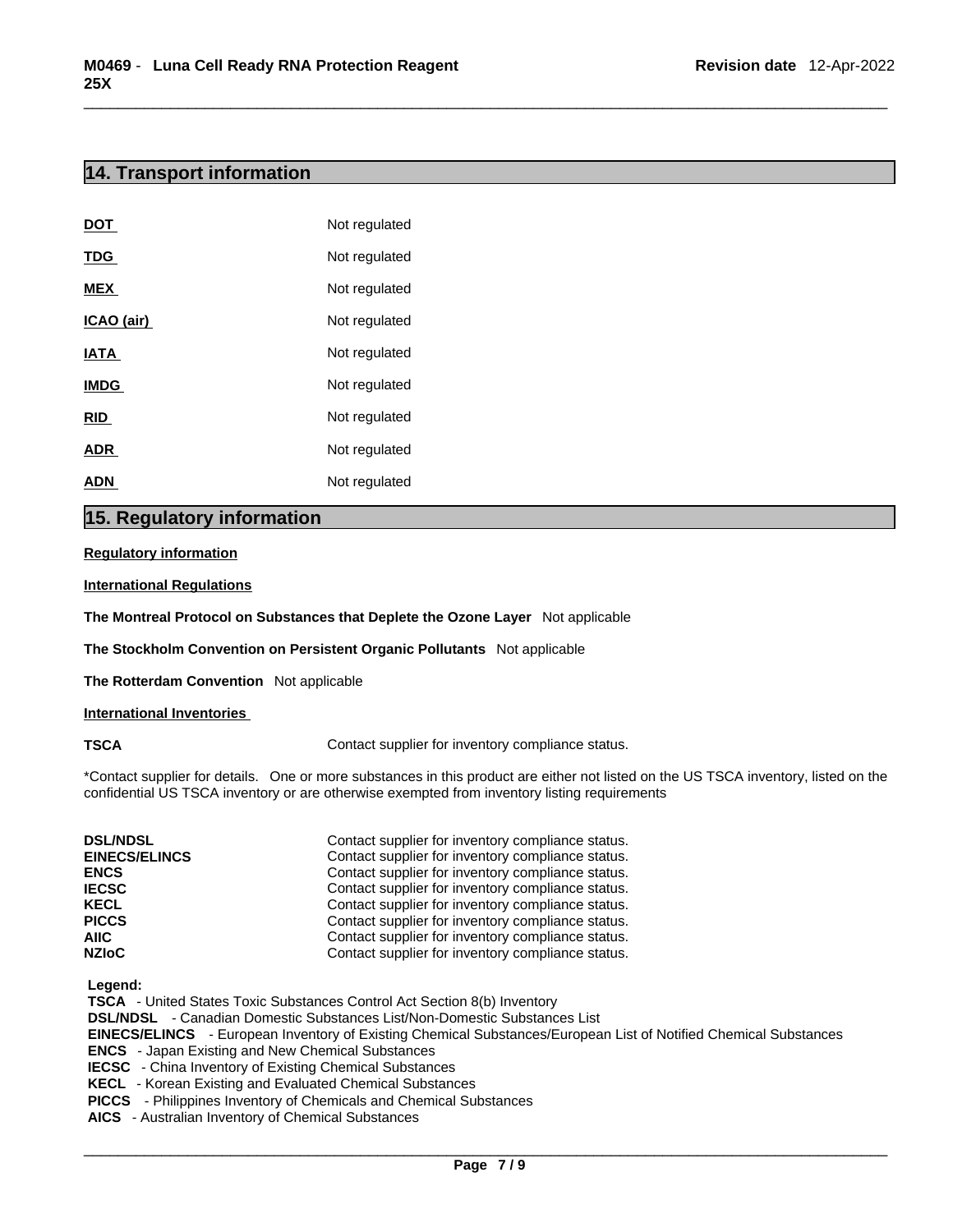**NZIoC** - New Zealand Inventory of Chemicals

#### **US Federal Regulations**

#### **SARA 313**

Section 313 of Title III of the Superfund Amendments and Reauthorization Act of 1986 (SARA). This product does not contain any chemicals which are subject to the reporting requirements of the Act and Title 40 of the Code of Federal Regulations, Part 372.

#### **SARA 311/312 Hazard Categories**

Should this product meet EPCRA 311/312 Tier reporting criteria at 40 CFR 370, refer to Section 2 of this SDS for appropriate classifications.

#### **CWA (Clean WaterAct)**

This product does not contain any substances regulated as pollutants pursuant to the Clean Water Act (40 CFR 122.21 and 40 CFR 122.42).

#### **CERCLA**

This material, as supplied, does not contain any substances regulated as hazardous substances under the Comprehensive Environmental Response Compensation and Liability Act (CERCLA) (40 CFR 302) or the Superfund Amendments and Reauthorization Act (SARA) (40 CFR 355). There may be specific reporting requirements at the local, regional, or state level pertaining to releases of this material.

#### **US State Regulations**

#### **California Proposition 65**

This product does not contain any Proposition 65 chemicals.

#### **U.S. State Right-to-Know Regulations**

| Chemical name               | New Jersey | <b>Massachusetts</b> | Pennsylvania |
|-----------------------------|------------|----------------------|--------------|
| Glycerol                    |            |                      |              |
| $56 - 81 - 5$               |            |                      |              |
| Water                       |            |                      |              |
| 7732-18-5                   |            |                      |              |
| Ethylenediamine tetraacetic |            |                      |              |
| acid                        |            |                      |              |
| 60-00-4                     |            |                      |              |

#### **U.S. EPA Label Information**

**EPA Pesticide Registration Number** Not applicable

| 16. Other information      |                                                                                                                                    |                                                |                                            |                                            |
|----------------------------|------------------------------------------------------------------------------------------------------------------------------------|------------------------------------------------|--------------------------------------------|--------------------------------------------|
| <b>NFPA</b><br><b>HMIS</b> | Health hazards 0<br>Health hazards 0                                                                                               | <b>Flammability</b> 1<br><b>Flammability 1</b> | <b>Instability</b> 0<br>Physical hazards 0 | Special hazards -<br>Personal protection X |
|                            | Key or legend to abbreviations and acronyms used in the safety data sheet                                                          |                                                |                                            |                                            |
|                            | Legend Section 8: EXPOSURE CONTROLS/PERSONAL PROTECTION                                                                            |                                                |                                            |                                            |
| <b>TWA</b>                 | TWA (time-weighted average)                                                                                                        | <b>STEL</b>                                    | STEL (Short Term Exposure Limit)           |                                            |
| Ceiling                    | Maximum limit value                                                                                                                |                                                | Skin designation                           |                                            |
|                            | Key literature references and sources for data used to compile the SDS<br>Agency for Toxic Substances and Disease Registry (ATSDR) |                                                |                                            |                                            |
|                            | U.S. Environmental Protection Agency ChemView Database                                                                             |                                                |                                            |                                            |
|                            | European Food Safety Authority (EFSA)                                                                                              |                                                |                                            |                                            |
|                            | EPA (Environmental Protection Agency)                                                                                              |                                                |                                            |                                            |
|                            | Acute Exposure Guideline Level(s) (AEGL(s))                                                                                        |                                                |                                            |                                            |